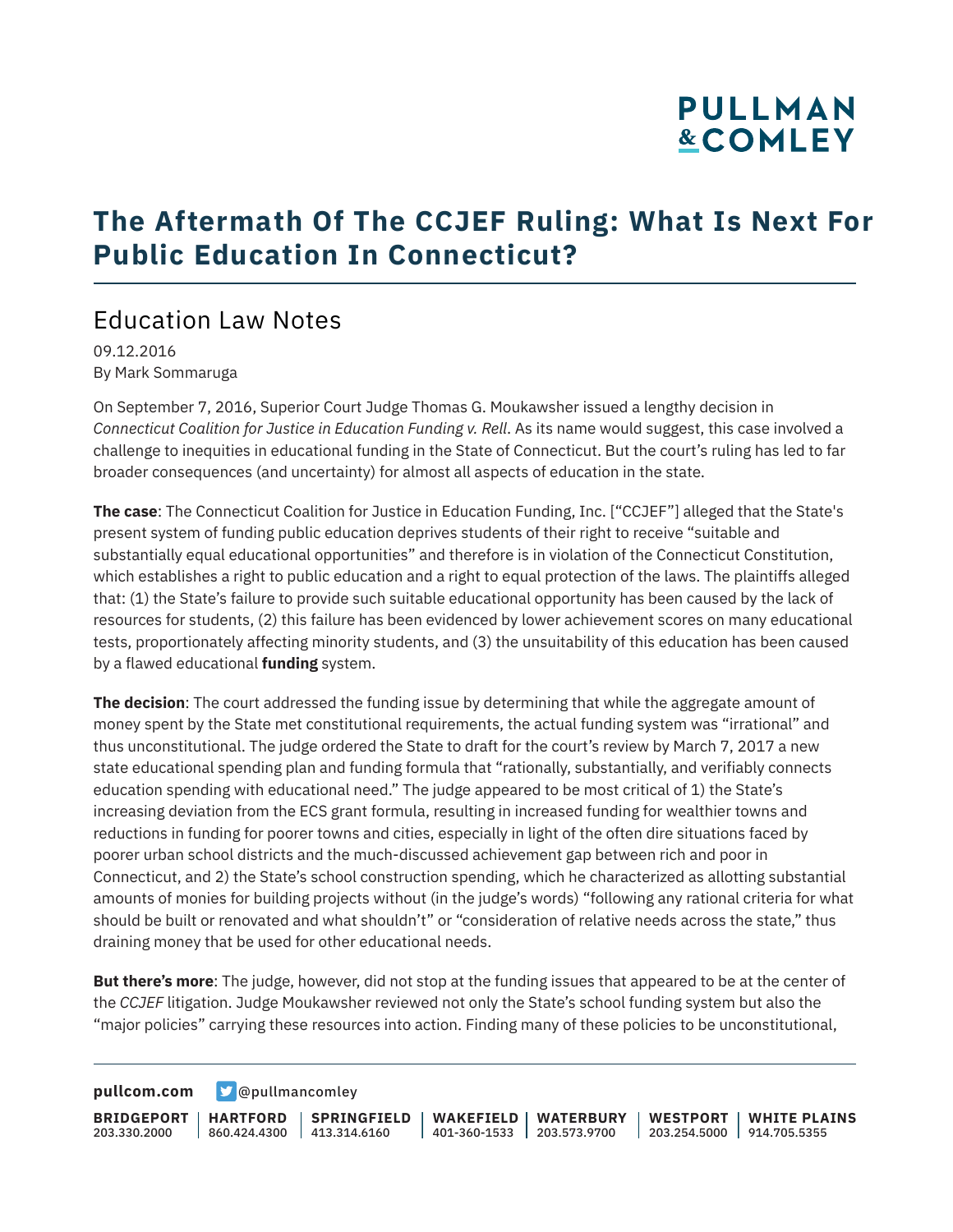## **PULLMAN &COMLEY**

### The Aftermath Of The CCJEF Ruling: What Is Next For Public Education In Connecticut?

the judge ordered the State - by March 7, 2017 - to undertake the following additional actions:

- 1. The State must submit an **objective and mandatory statewide high school graduation standard**. The judge appeared both to find that a high school diploma is often meaningless, and to favor enactment of some form of statewide test for graduation.
- 2. The State must submit a "**rational, substantial, and verifiable definition of elementary education**." The judge noted that a "lost child" is "hard to recover" after third grade.
- 3. The State must submit plans for a "**rational" system for evaluating and compensating educational professionals, including proposals for hiring, evaluating, promoting, removing and paying educational professionals (teachers, principals and superintendents),** with implementation schedules. The judge seemed deeply troubled by the fact that 98% of teachers statewide had been evaluated as being "proficient" or "exemplary" under the new teacher evaluation guidelines; the judge attacked what he perceived to be a lack of rigor in the guidelines and a lack of a "rational, substantial and verifiable link" between evaluations and student learning, noting that these "empty evaluation guidelines mean that good teachers can't be recognized and bad teachers reformed or removed." The judge noted that a teacher compensation system solely based upon years of experience and degree status is "irrational."
- 4. The State must submit **new standards which "rationally, substantially, and verifiably link special education spending with elementary and secondary education," and which will address "funding, identification and educational services standards for special education."** The judge appeared to indicate that too much money is spent on students who have multiple disabilities and who (in his opinion) are incapable of benefiting from education at all, and chastised school districts for giving in to parent demands to provide unnecessary and costly educational services rather than making "judgment calls." The judge also was troubled by "markedly different rates of disability identification using the same state definitions and classification criteria."

#### Finally, the judge also appeared to order the State "to **assume unconditional authority to intervene in troubled school districts"** and **"redefine the relationship between the state and local government in education**."

**So what does this all mean?** This post cannot do justice to the significant issues raised by this decision (should it not be appealed and should it ever be implemented). That a judge has now ordered the legislature to address the State's educational funding system as a result of this case may not be a surprise; the changes the judge has ordered (without any corresponding increase in the aggregate amount of spending) may lead to numerous school districts receiving significantly less state funding, some of which may not be "rich" districts. Equally as important, the judge has mandated a veritable revolution in almost every aspect of public education, which could eviscerate many state laws and result in both intended and unintended consequences.